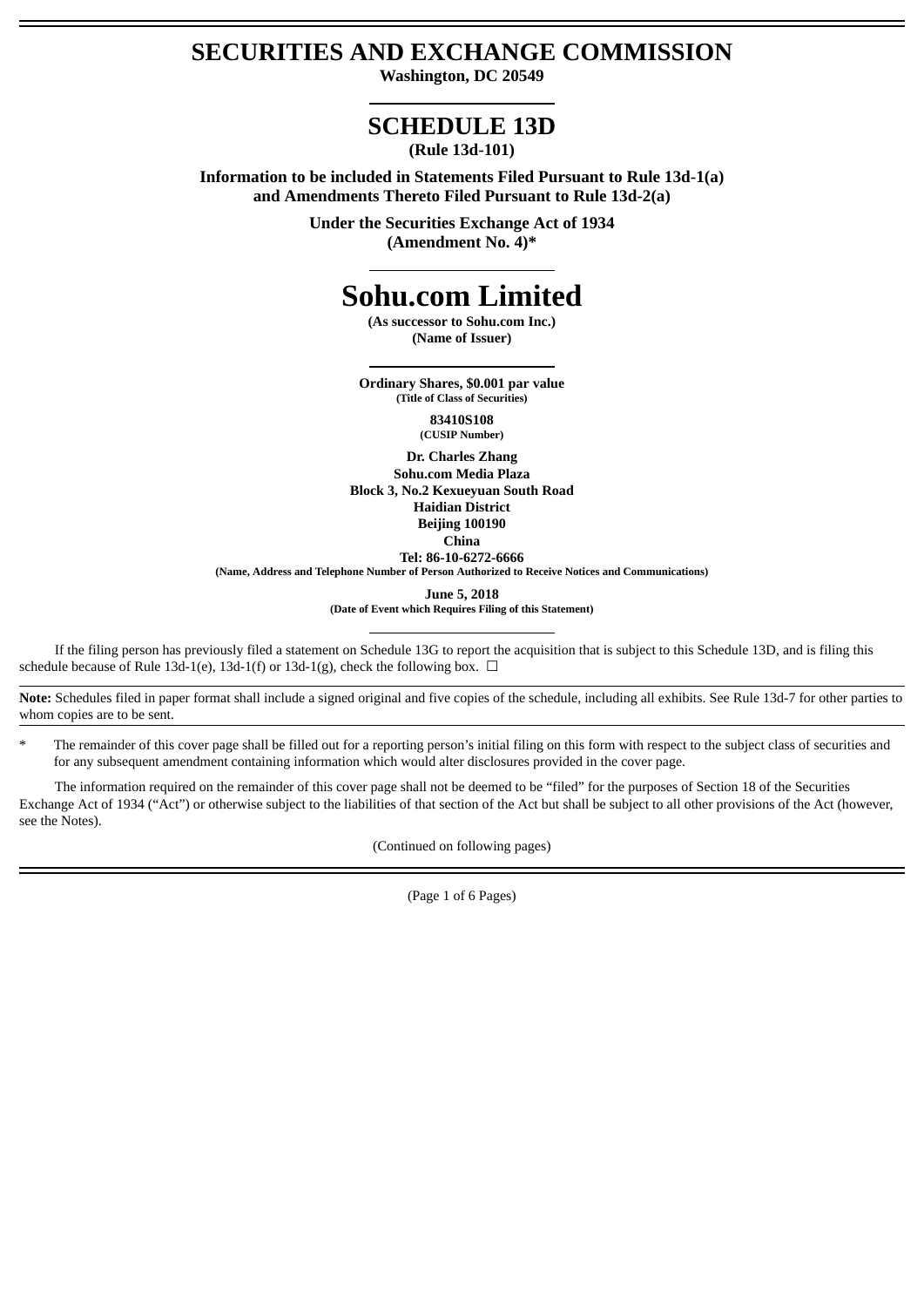CUSIP NO. **83410S108** 13D PAGE 2 OF 6 PAGES

| 1.                                | NAME OF REPORTING PERSON                                                                       |      |                                                         |
|-----------------------------------|------------------------------------------------------------------------------------------------|------|---------------------------------------------------------|
|                                   | Photon Group Limited                                                                           |      |                                                         |
| 2.                                | CHECK THE APPROPRIATE BOX IF A MEMBER OF A GROUP (See Instructions)                            |      |                                                         |
|                                   | (a) $\Box$<br>$(b) \boxtimes$                                                                  |      |                                                         |
|                                   |                                                                                                |      |                                                         |
| 3.                                | <b>SEC USE ONLY</b>                                                                            |      |                                                         |
| 4.                                | <b>SOURCE OF FUNDS (See Instructions)</b>                                                      |      |                                                         |
|                                   | <b>WC</b>                                                                                      |      |                                                         |
| 5.                                | CHECK IF DISCLOSURE OF LEGAL PROCEEDINGS IS REQUIRED PURSUANT TO ITEMS 2(d) OR 2(e) □          |      |                                                         |
|                                   |                                                                                                |      |                                                         |
| 6.                                | CITIZENSHIP OR PLACE OF ORGANIZATION                                                           |      |                                                         |
|                                   |                                                                                                |      |                                                         |
|                                   | <b>British Virgin Islands</b>                                                                  |      |                                                         |
|                                   |                                                                                                |      | 7. SOLE VOTING POWER                                    |
|                                   |                                                                                                |      |                                                         |
| <b>NUMBER OF</b><br><b>SHARES</b> |                                                                                                |      | 8,135,696 Ordinary Shares<br><b>SHARED VOTING POWER</b> |
| <b>BENEFICIALLY</b>               |                                                                                                | 8.   |                                                         |
| <b>OWNED BY</b>                   |                                                                                                |      | $\mathbf 0$                                             |
| <b>EACH</b>                       |                                                                                                | 9.   | <b>SOLE DISPOSITIVE POWER</b>                           |
| <b>REPORTING</b>                  |                                                                                                |      |                                                         |
| <b>PERSON</b><br><b>WITH</b>      |                                                                                                |      | 8,135,696 Ordinary Shares                               |
|                                   |                                                                                                | 10.1 | SHARED DISPOSITIVE POWER                                |
|                                   |                                                                                                |      |                                                         |
|                                   |                                                                                                |      | $\Omega$                                                |
| 11.                               | AGGREGATE AMOUNT BENEFICIALLY OWNED BY EACH REPORTING PERSON                                   |      |                                                         |
|                                   |                                                                                                |      |                                                         |
|                                   | 8,135,696 Ordinary Shares                                                                      |      |                                                         |
| 12.                               | CHECK IF THE AGGREGATE AMOUNT IN ROW (11) EXCLUDES CERTAIN SHARES (See Instructions) $\square$ |      |                                                         |
|                                   |                                                                                                |      |                                                         |
| 13.                               | PERCENT OF CLASS REPRESENTED BY AMOUNT IN ROW (11)                                             |      |                                                         |
|                                   | 20.9%                                                                                          |      |                                                         |
| 14.                               | TYPE OF REPORTING PERSON (See Instructions)                                                    |      |                                                         |
|                                   |                                                                                                |      |                                                         |
|                                   | CO                                                                                             |      |                                                         |
|                                   |                                                                                                |      |                                                         |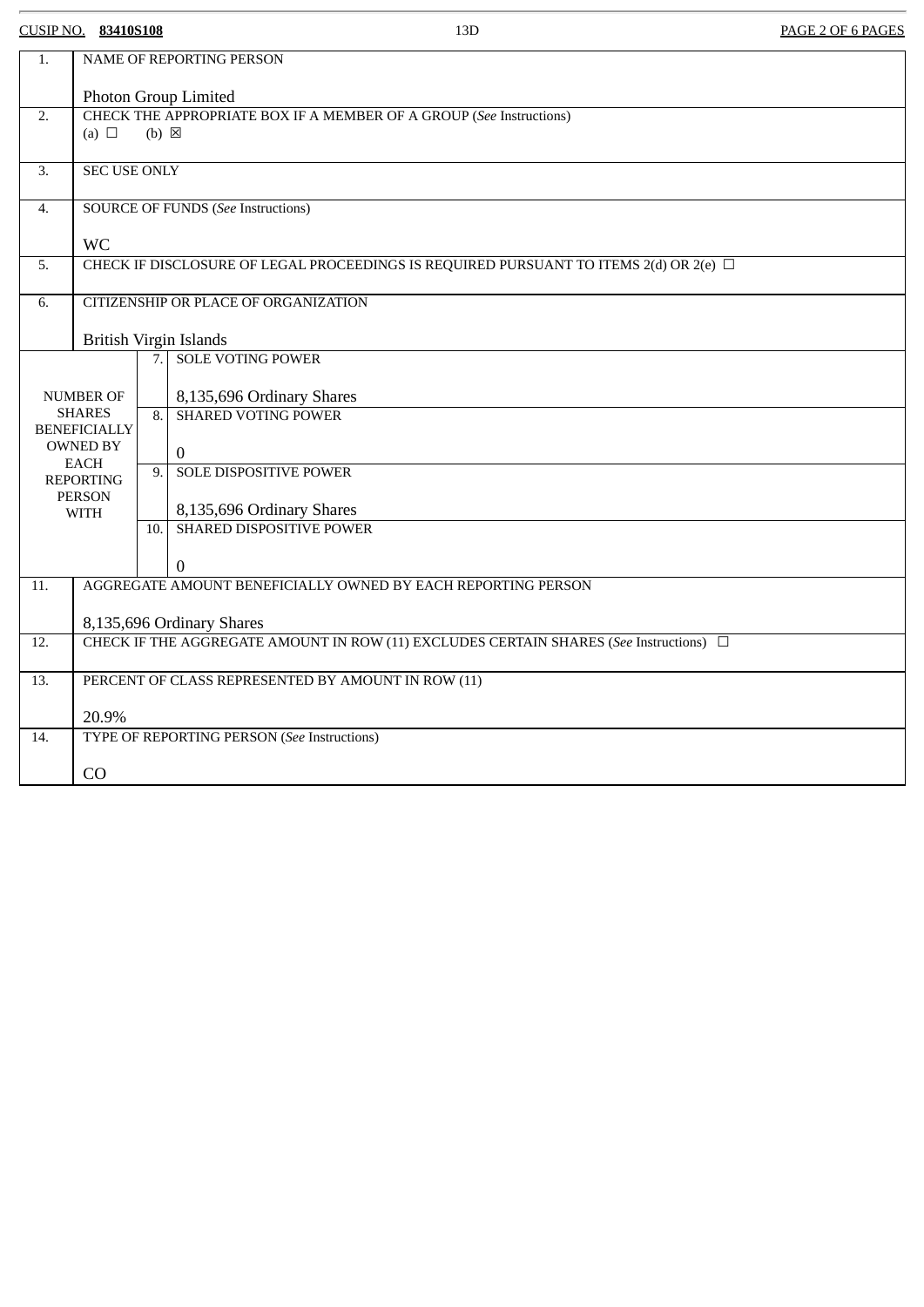#### **Amendment No. 4 to Schedule 13D**

This Amendment No. 4 (this "Amendment") amends the Schedule 13D relating to shares of the Common Stock of Sohu.com Inc., a Delaware corporation ("Sohu Delaware"), filed by Photon Group Limited, a British Virgin Islands corporation ("Photon"), with the Securities and Exchange Commission (the "SEC") on June 16, 2004, as amended by Amendment No. 1 filed with the SEC on April 1, 2010 ("Amendment No. 1"), by Amendment No. 2 filed with the SEC on July 8, 2011 ("Amendment No. 2"), and by Amendment No. 3 filed with the SEC on April 10, 2017. The original Schedule 13D of Photon, as amended by Amendment No. 1, Amendment No. 2 and Amendment No. 3, is hereinafter referred to as the "Initial Statement."

#### Item 1. Security and Issuer

The class of equity securities to which this Amendment relates is the ordinary shares, par value \$0.001 per share ("Ordinary Shares"), of Sohu.com Limited, a Cayman Islands company (the "Issuer"). The Issuer is the successor issuer to Sohu Delaware (CUSIP No. 83408W103) pursuant to Rule 12g-3 under the Act, as described in a Form 6-K submitted to the SEC by the Issuer on May 31, 2018.

The principal executive offices of the Issuer are located at Level 18, Sohu.com Media Plaza, Block 3, No. 2 Kexueyuan South Road, Haidian District, Beijing 100190, People's Republic of China.

#### Item 3. Source and Amount of Funds or Other Consideration.

Item 3 of the Initial Statement is supplemented as follows:

The following are transactions by Photon in shares of the Common Stock of Sohu Delaware and in Ordinary Shares of the Issuer that have occurred since the filing of the Initial Statement:

• During April and May of 2018, Photon purchased on the open market an aggregate of 365,440 shares of the Common Stock of Sohu Delaware, consisting of (i) 96,225 shares of the Common Stock purchased on April 30, 2018 for a purchase price of \$30.60 per share; (ii) 32,715 shares of the Common Stock purchased on May 1, 2018 for a purchase price of \$31.76 per share; (iii) 50,000 shares of the Common Stock purchased on May 8, 2018 for a purchase price of \$35.51 per share; (iv) 50,000 shares of the Common Stock purchased on May 9, 2018 for a purchase price of \$35.16 per share; (v) 10,000 shares of the Common Stock purchased on May 10, 2018 for a purchase price of \$35.98 per share; (vi) 10,000 shares of the Common Stock purchased on May 11, 2018 for a purchase price of \$36.08 per share; (vii) 10,000 shares of the Common Stock purchased on May 14, 2018 for a purchase price of \$36.96 per share; (viii) 6,500 shares of the Common Stock purchased on May 15, 2018 for a purchase price of \$35.86 per share; (ix) 10,000 shares of the Common Stock purchased on May 16, 2018 for a purchase price of \$36.86 per share; (x) 10,000 shares of the Common Stock purchased on May 17, 2018 for a purchase price of \$36.70 per share; (xi) 30,000 shares of the Common Stock purchased on May 18, 2018 for a purchase price of \$36.23 per share; (xii) 10,000 shares of the Common Stock purchased on May 21, 2018 for a purchase price of \$36.93 per share; (xiii) 20,000 shares of the Common Stock purchased on May 23, 2018 for a purchase price of \$36.54 per share; and (xiv) 20,000 shares of the Common Stock purchased on May 24, 2018 for a purchase price of \$37.11 per share (collectively, the "April & May 2018 Purchases").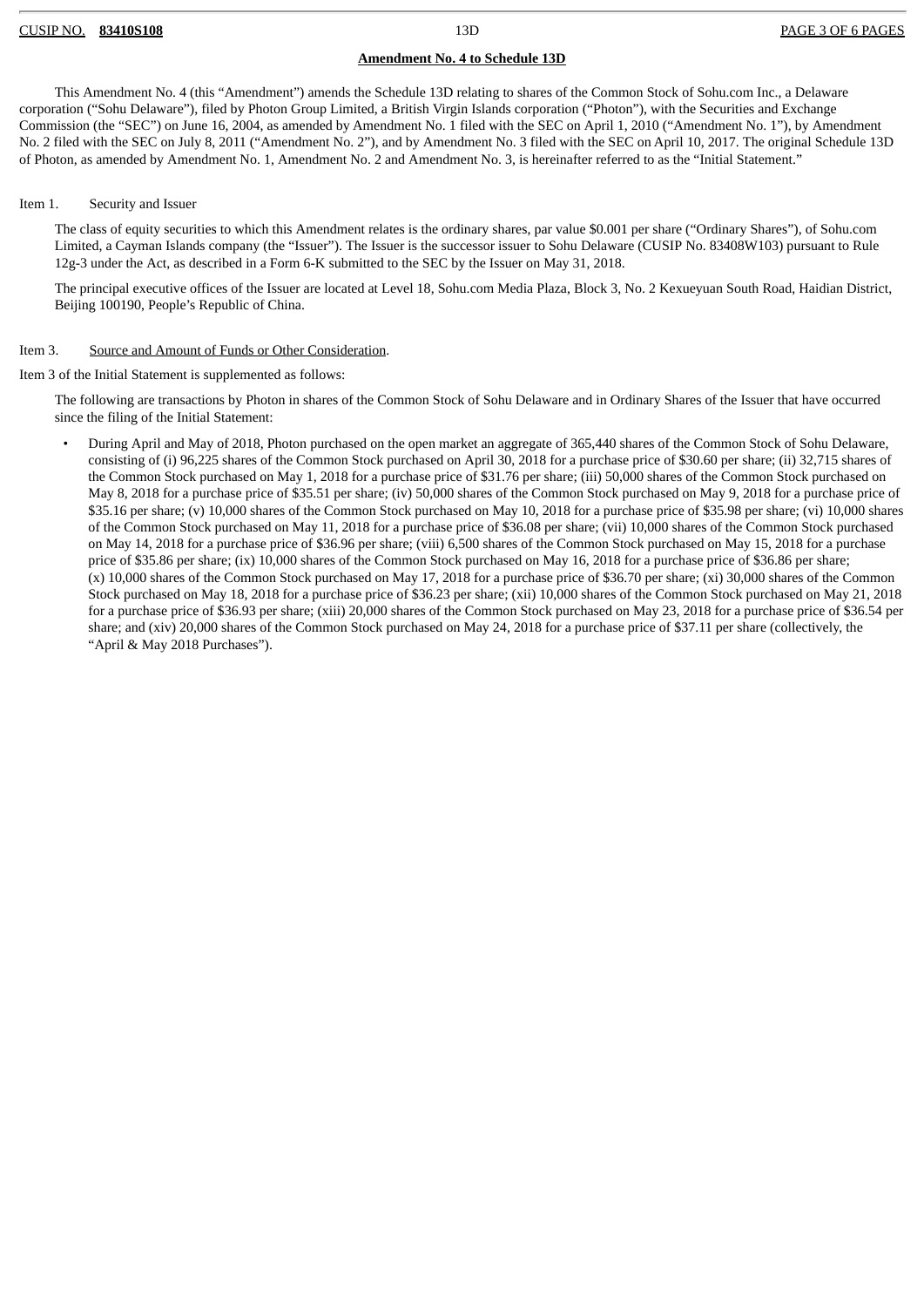#### CUSIP NO. **83410S108** 13D PAGE 4 OF 6 PAGES

• During June 2018, Photon purchased on the open market an aggregate of 47,346 Ordinary Shares of the Issuer, each represented by one American depositary share ("ADS"), consisting of (i) 10,000 ADSs purchased on June 1, 2018 for a purchase price of \$37.39 per ADS; (ii) 20,000 ADSs purchased on June 4, 2018 for a purchase price of \$39.63 per ADS; and (iii) 17,436 ADSs purchased on June 5, 2018 for a purchase price of \$39.87 per ADS (collectively, the "June 2018 Purchases").

### Item 4. Purpose of the Transaction.

Item 4 of the Initial Statement is hereby supplemented as follows:

Photon made the April & May 2018 Purchases and June 2018 Purchases for investment purposes.

### Item 5. Interest in Securities of the Issuer.

Item 5 of the Initial Statement is hereby amended and restated to read in its entirety as follows:

(a) Amount Beneficially Owned:

As of the date of this Amendment, Photon beneficially owns 8,135,696 Ordinary Shares.

Percent of Class: 20.9%

The foregoing percentage is calculated based on 38,933,038 Ordinary Shares of the Issuer outstanding as of May 31, 2018 as reported in the Issuer's Form 6-K submitted to the SEC on May 31, 2018.

- (b) Number of shares as to which Photon has:
	- (i) sole power to vote or to direct the vote: 8,135,696 Ordinary Shares.
	- (ii) shared power to vote or to direct the vote: None
	- (iii) sole power to dispose or to direct the disposition of: 8,135,696 Ordinary Shares.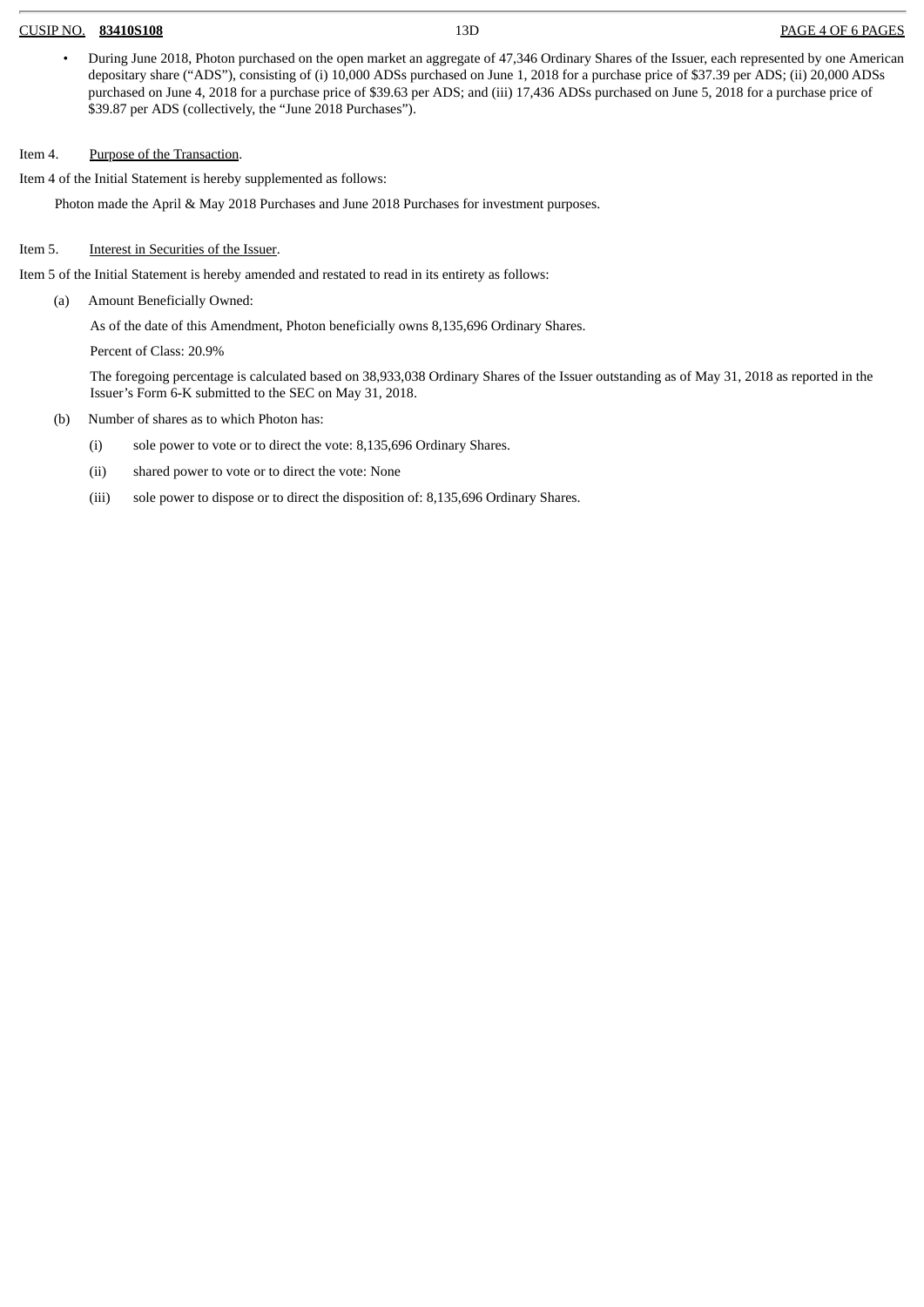### CUSIP NO. **83410S108** 13D PAGE 5 OF 6 PAGES

- (iv) shared power to dispose or to direct the disposition of: None
- (c) The following transactions have been effected during the past 60 days:

See Item 3.

- (d) Not applicable.
- (e) Not applicable.